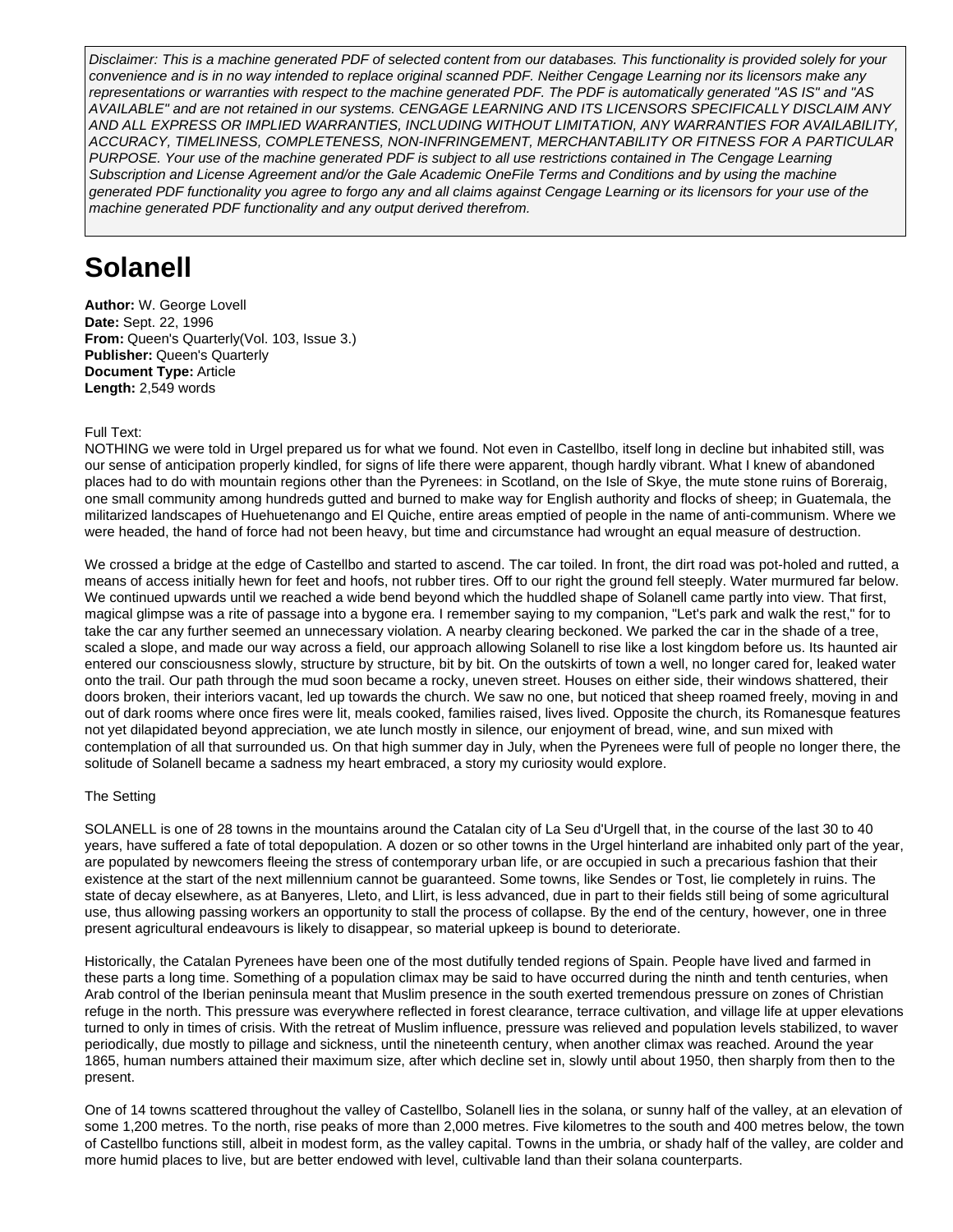Even to the eye, the solana appears less hospitable, more difficult to work. Soils are thin, rock outcrops common, water scarce. Natural vegetation consists of groves of oak broken by extensive scrub in which juniper, wild rose, and boxwood spring up at random; species of introduced pine grow higher up. Along the banks of streams, alders, elms, poplars, and willows do well.

In the solana, only Albet and Seix, with less than twenty folk between them, are inhabited. Sallent and Sendes, like Solanell, are now deserted, left behind to rot after centuries of continuous occupation.

Solanell has the tragic distinction of being the largest abandoned town in the High Urgel. About thirty houses, together with associated barns, sheds, and threshing areas, constitute the settlement core. It was home to some 180 people not much more than a century ago. Save for one or two exceptions, dwellings both for humans and animals now reflect years of neglect. Roofs have caved in, walls fallen down, whole units become unsafe even to enter. A maze of narrow streets connects one scene of desolation with another. Watering holes and fountains are no longer maintained. Part of the cemetery has subsided, and the church is beginning to show serious deterioration from the ravages of rain and snow. Resident priests disappeared during the Spanish Civil War, and no school was ever built. Modern conveniences such as piped water and the telephone never arrived. What did arrive was an electricity line, in 1963, years too late to stem the flood of departures.

When Solanell was alive, its inhabitants moved to a very different rhythm than that dictated by vehicular access and indoor plumbing. Like scores of other towns in the Pyrenees, Solanell is a casualty of modernity, a way of life swept aside by the values, demands, and priorities of the late twentieth century.

#### In the Tradition

FOR generation after generation, Solanell's ways were the ways of the land. Around and about, the land could be put to six different productive uses. First, in the immediate vicinity of the townsite, families tilled their own agricultural plots, large gardens rather than even modest-sized fields. Second, below town, along the banks of brooks and streams, were the best strips for pasture. Third, in closer proximity, livestock grazed a more extensive tract of land, one of lower quality, where thorns and nettles invaded meadows of grass. Fourth, some distance from town, a zone of upland terraces was devoted to cereal cultivation, with rye growing better in this thrawn mountain niche than barley or wheat. Fifth, scattered here and there, were forests where wood was cut either for construction, for domestic fuel, for making farm implements and household utensils, or for charcoal. And sixth, high above, lay mountain areas where stone was quarried, animals hunted, berries, herbs, and wild mushrooms gathered. Everything won from the land was won with human labour or the help of draught animals. Few machines, certainly no tractors, were of any practical use in such remote and rugged terrain.

In the unglamorous round of peasant subsistence, self-sufficiency was the goal. Few earned a wage. People worked for themselves, growing their own food and assuming responsibility not just to provide for their families but for their animals as well. Sheep were raised in flocks ranging from perhaps 50 to 200 head. Donkeys, mules, and horses were far fewer in number. Each family fattened a pig or two, and fed some rabbits and chickens. Milk cows came much later, in the 1950s, bringing with them the difficult challenge of regularly producing a specialized product for the world beyond Castellbo. People took part in a market economy only occasionally, dealing with the outside for certain specific transactions, seldom on a daily basis, frequently with barter or payment in kind as the operative means of exchange. Peddlers with miscellaneous wares passed through town from time to time, their mules as often as not laden with contraband goods from Andorra or France. No road, not even one of dirt, broke Solanell's isolation until 1935, though a bridle path linked it to Castellbo and other towns in the valley. People lived much as their forbears had, within the physical and mental confines of the place in which they were born. La Seu d'Urgell - where a doctor could be fetched, some grain sold, or a relative dispatched to work in a factory in Barcelona - was a different universe three to four hours' walk away.

#### Abandonment and Decline

SOLANELL'S demise, as that of other dead or dying towns in the Urgel periphery, represents the failure to adjust from one mode of being to another. Age-old ways of doing things could no longer be sustained when peasant self-sufficiency was confronted in the 1950s by commercial agriculture. The number of inhabitants had certainly dwindled over the course of the previous century, but the lure of milk production accelerated the process of depopulation considerably. Many families simply were unable to accumulate enough resources to make the crossover from eclectic producer to specialized supplier of milk. Other families did manage to marshal enough capital to become small-scale dairy farmers. The money they received in return, alas, fell short of the amount needed to secure goods and services they formerly furnished themselves but now had to pay for as part of a new economic order. Only a few savvy folk were able to adapt their land and their lives to the relentless advance of a cash mentality, a mentality insensitive to (and corrosive of) traditional mountain mores.

It would be naive, however, to lay all blame on the insidious forces of capitalism. Local, decidedly Pyrenean reasons for town abandonment and population decline must also be recognized. In Solanell's case, inhabitants had to cope with remoteness, inaccessibility, limited cultivable land, steepness of terrain, shortage of water, and harsh winters when heavy snowfall could result in days or even weeks of isolation - all these factors took their toll. One former inhabitant declared that he and his fellow townsfolk "had to work hard to live poorly," commenting also that every activity "took such an effort, that's why people left."

Difficulties related to the environment also affected what social services and infrastructure could reasonably be provided. Solanell, by any contemporary standards, may be said to have endured chronic insufficiency in this regard. The list of things lacking is seemingly endless, but the absence of a school is particularly noteworthy. Children from Solanell were schooled in Castellbo, an hour or so from Solanell on foot. Having children return home was advantageous, but more than two hours of potential labour was lost in their travelling back and forth each day. Other towns in the region were even less fortunate, for greater distance between home and school resulted in children being boarded, thus cutting them off from their families during most of the week. The effects of this removal meant